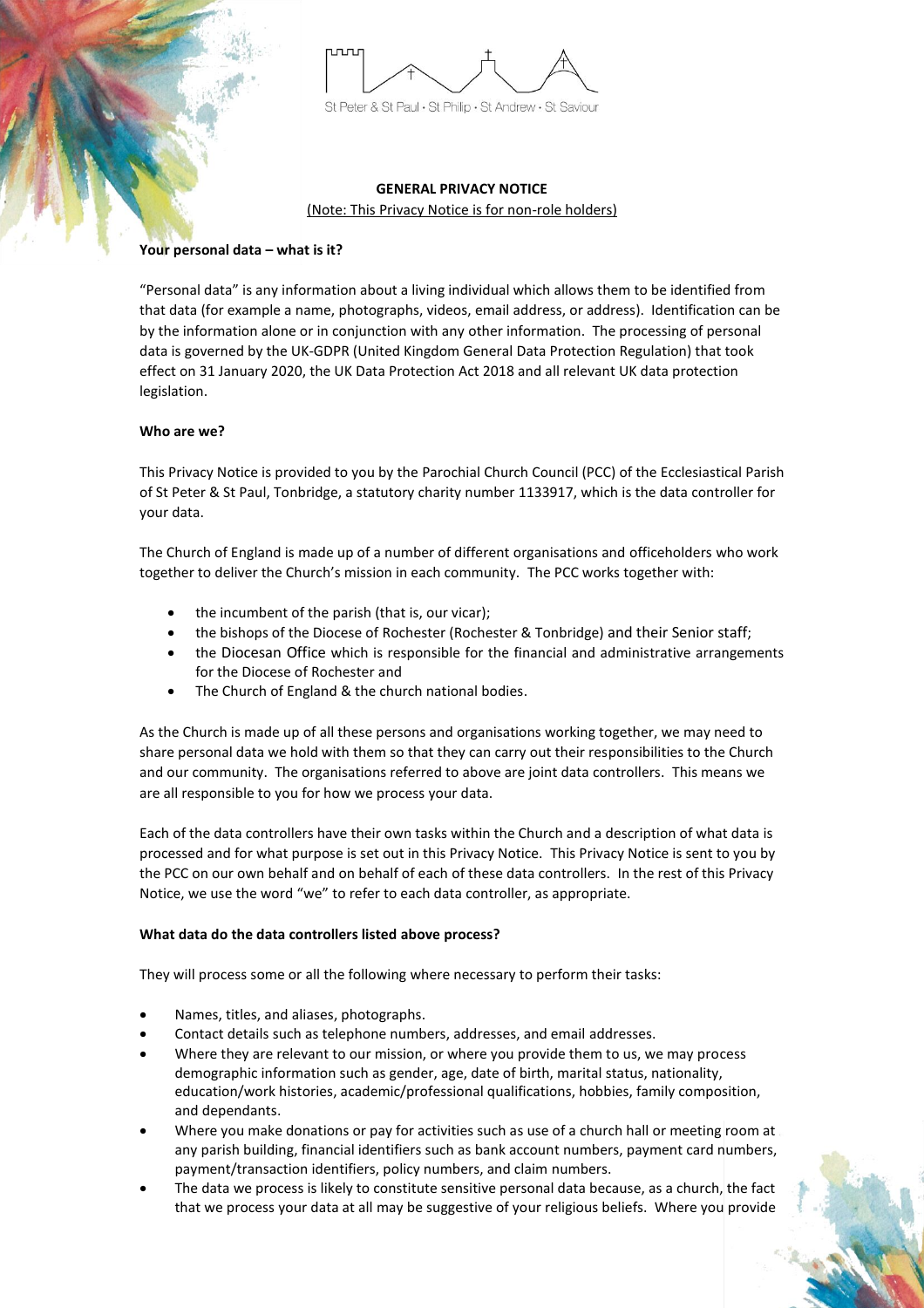this information, we may also process other categories of sensitive personal data: racial or ethnic origin, mental and physical health, details of injuries, medication/treatment received, political beliefs, genetic data, biometric data, data concerning sexual orientation and criminal records, fines and other similar judicial records.

# **How do we process your personal data?**

The data controllers will comply with their legal obligations to keep personal data up to date; to store and destroy it securely; to not collect or retain excessive amounts of data; to keep personal data secure, and to protect personal data from loss, misuse, unauthorised access and disclosure and to ensure that appropriate technical measures are in place to protect personal data.

We use your personal data for some or all of the following purposes:

- To enable us to meet all legal and statutory obligations (which include maintaining and publishing our electoral roll in accordance with the Church Representation Rules).
- To carry out comprehensive safeguarding procedures (including due diligence and complaints handling) in accordance with best safeguarding practice from time to time with the aim of ensuring that all children and adults-at-risk are provided with safe environments.
- To minister to you and provide you with pastoral and spiritual care (such as visiting you when you are gravely ill or bereaved) and to organise and perform ecclesiastical services for you, such as baptisms, confirmations, weddings and funerals.
- To deliver the Church's mission to our community, and to carry out any other voluntary or charitable activities for the benefit of the public as provided for in the constitution and statutory framework of each data controller.
- To administer the parish, deanery, archdeaconry and diocesan membership records.
- To fundraise and promote the interests of the Church and charity.
- To maintain our own accounts and records.
- To process a donation that you have made (including Gift Aid information).
- To seek your views or comments.
- To notify you of changes to our services, events and role holders.
- To manage calendars, bookings and rotas as required to enable activities to be supported.
- To send you communications which you have requested and that may be of interest to you. These may include information about campaigns, appeals, other fundraising activities.
- To process a grant or application for a role.
- To enable us to provide a voluntary service for the benefit of the public in a particular geographical area as specified in our constitution.
- Our processing also includes the use of CCTV systems for the prevention and prosecution of crime.

## **What is the legal basis for processing your personal data?**

Most of our data is processed because it is necessary for our legitimate interests, or the legitimate interests of a third party (such as another organisation in the Church of England). For example, our safeguarding work to protect children and adults at risk and operating of rotas for the running of our services and other activities. We will always take into account your interests, rights and freedoms.

Some of our processing is necessary for compliance with a legal obligation. For example, we are required by the Church Representation Rules to administer and publish the electoral roll, and under Canon Law to announce forthcoming weddings by means of the publication of banns.

We may also process data if it is necessary for the performance of a contract with you, or to take steps to enter into a contract. An example of this would be processing your data in connection with the hire of church facilities at any of our buildings or the booking of seats for any church event.

Religious organisations are also permitted to process information about your religious beliefs to administer membership or contact details.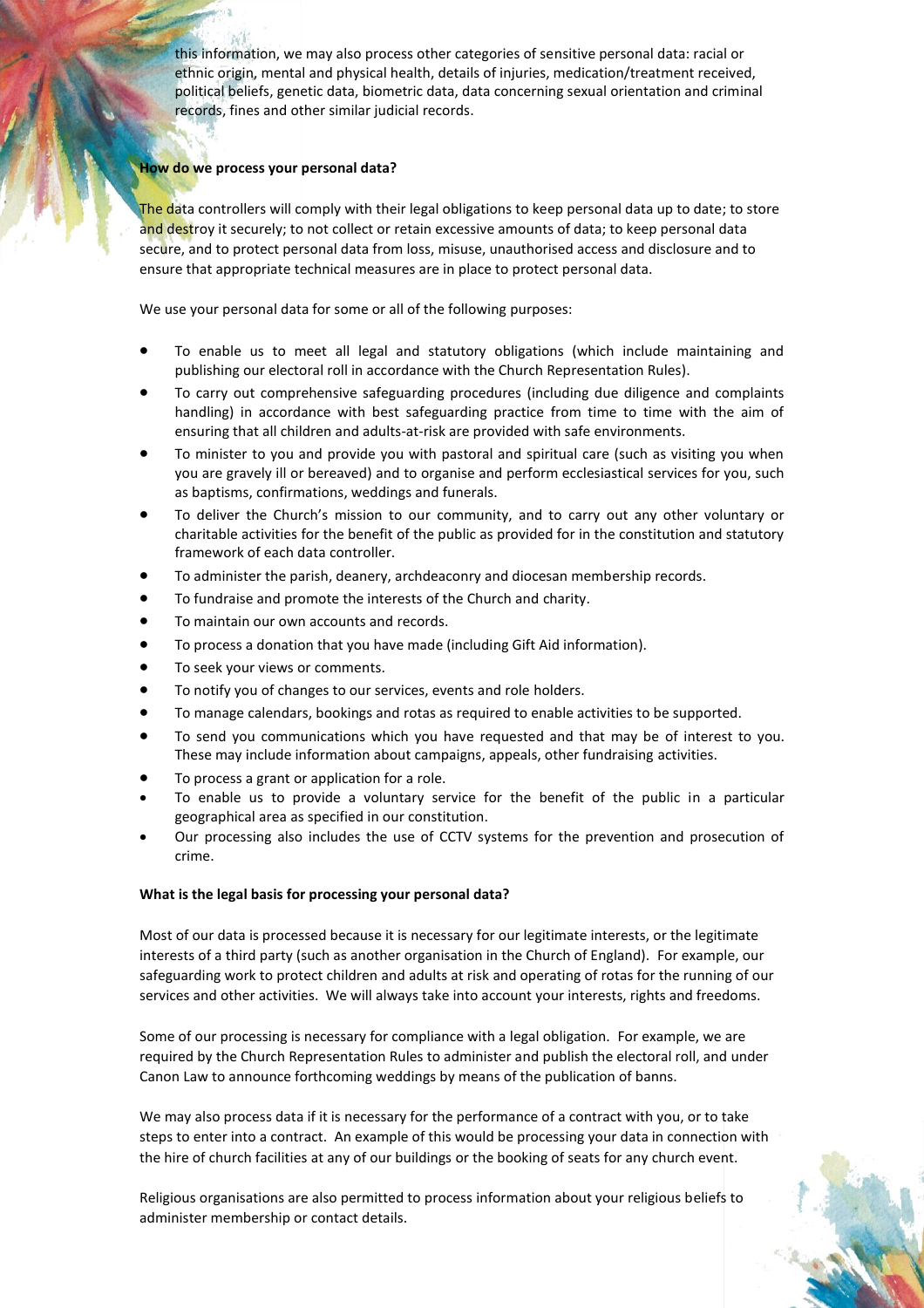## **Sharing your personal data**

Your personal data will be treated as strictly confidential. It will only be shared with third parties where it is necessary for the performance of our tasks or where you first give us your prior consent. It is likely that we will need to share your data with some or all of the following (but only where necessary):

The appropriate bodies of the Church of England including the other data controllers.

- Our agents, servants and contractors. For example, we may ask a commercial provider to send out newsletters on our behalf, or to maintain our database software.
- Other clergy or lay persons nominated or licensed by the bishops of the Diocese of Rochester to support the mission of the Church in our parish. For example, our clergy are supported by our area dean and archdeacon, who may provide confidential mentoring and pastoral support. Assistant or temporary ministers, including curates, deacons, licensed lay ministers, commissioned lay ministers or persons with Bishop's Permissions may participate in our mission in support of our regular clergy.
- Other persons or organisations operating within the Diocese of Rochester including, where relevant, the Rochester Diocesan Board of Education and the Diocesan Schools Agency.
- On occasion, other churches with which we are carrying out joint events or activities.

#### **How long do we keep your personal data?**

In general, we keep your data only for as long as it is required to allow the data to be processed and undertake to delete it when it is no longer required. Where you continue to actively engage in the activities of the church, we will retain relevant data to enable you to remain involved. We are legally required to keep some records permanently or for an extended period of time. For example, it is current best practice to keep financial records (excepting credit card information) for a minimum period of 7 years to support HMRC audits and data related to the safeguarding of children or vulnerable adults is subject to permanent retention including relevant volunteer lists and period of contact with the vulnerable.

#### **Your rights and your personal data**

You have the following rights with respect to your personal data:

When exercising any of the rights listed below, in order to process your request, we may need to verify your identity for your security. In such cases we will need you to respond with proof of your identity before you can exercise these rights.

## **1. The right to access information we hold on you**

At any point you can contact us to request the information we hold on you as well as why we have that information, who has access to the information and where we obtained the information from. Once we have received your request, we will respond within one month. There are no fees or charges for the first request but additional requests for the same data may be subject to an administrative fee.

#### **2. The right to correct and update the information we hold on you**

If the data we hold on you is out of date, incomplete or incorrect, you can inform us and your data will be updated.

#### **3. The right to have your information erased**

If you feel that we should no longer be using your data or that we are illegally using your data, you can request that we erase the data we hold.

When we receive your request, we will confirm whether the data has been deleted or the reason why it cannot be deleted (for example because we need it for our legitimate interests or regulatory purpose(s)).

## **4. The right to object to processing of your data**

You have the right to request that we stop processing your data. Upon receiving the request, we will contact you and let you know if we are able to comply or if we have